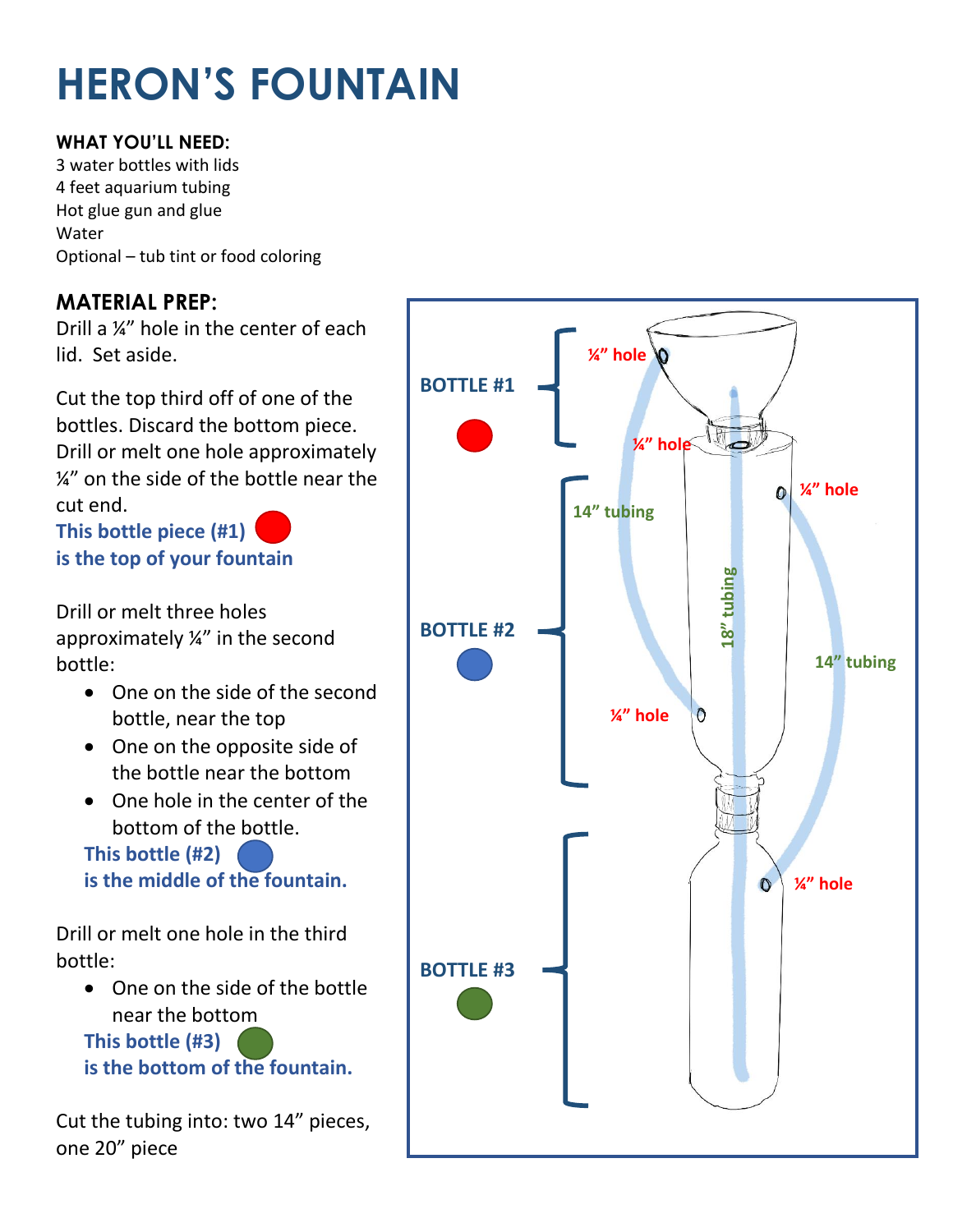### **FOUNTAIN CONSTRUCTION:**

- 1. Thread the long piece of tubing (20") through the hole in the center bottom of bottle #2 and out through the top of the bottle.
- 2. Put two lids together with the tops facing each other and continue threading the tubing through both lids. Screw one lid onto bottle #2
- 3. Continue threading the tubing into the bottle #3 until it is about an inch from the bottom of the bottle. Glue the two lids together and



carefully screw the lid onto the bottom bottle  $(43)$   $\bullet$ .

- 4. Flip the remaining lid upside down on the bottom of bottle #2 and thread the tubing thru the hole in the center. Glue the cap securely to the bottom of bottle  $#2$   $\bullet$ .
- 5. Carefully screw the lid onto bottle piece $(\#1)$   $\bigcirc$ Leave  $\frac{1}{4}$  -  $\frac{1}{2}$ " length of hose extending into the top bottle, cutting off any excess.



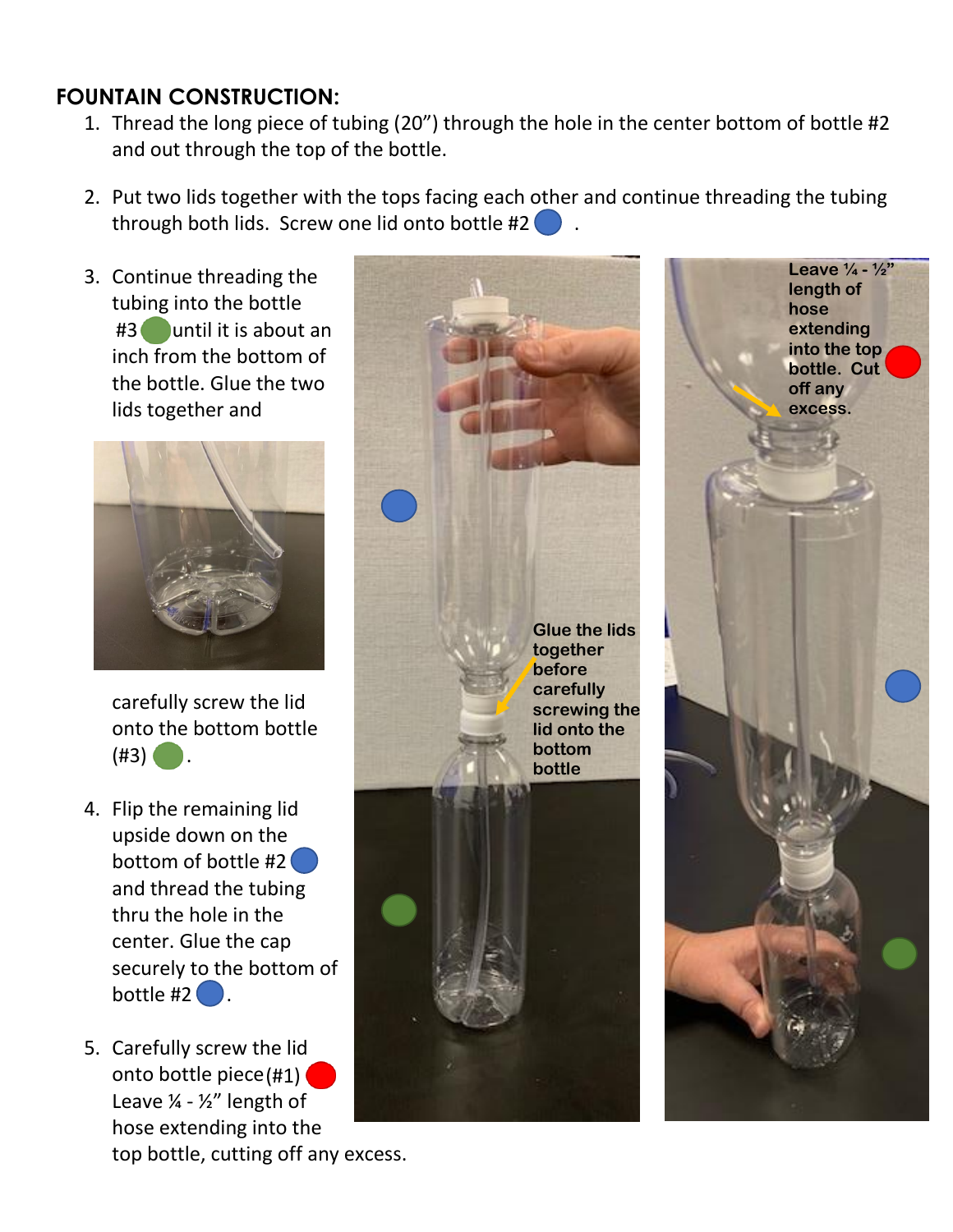- 6. Cut the both ends of the 14" pieces of tubing at an angle. This will make steps 7 and 8 easier.
- 7. Thread one of the pieces of tubing into the upper side hole of the middle bottle (#2) and thread the other end into the side hole on the bottom bottle  $(#3)$ .
- 8. Thread the remaining tubing into the bottom side hole on middle bottle (#2) and thread the other end into the upper side hole in the top bottle piece.  $(41)$
- 9. Once the tubes are in place. Use hot glue or another appropriate sealant to secure the hoses to the bottle, so that there are no leaks around the hoses.
- 10.Double check that the connections around the caps are well secured and add additional glue where needed to prevent any leakage.

## **ADDING WATER**

- **Optional:** color the water with food coloring or tub tint tablets.
- Pour water into the funnel at the top until the bottom bottle fills and the side tubes starts sucking water into the middle bottle.



- Carefully turn up the fountain upside down, draining excess from the funnel and letting the water in the bottom bottle move up to prime the middle bottle. You may need to squeeze the bottom bottle to start the siphon. Once the water stops leaving the bottom bottle flip the fountain back over and set it down right side up.
- Add a small amount of water to the top funnel  $(\#1)$  (Optional: use water of a different color). What happens?
- Once that process has refilled the water in bottom bottle  $(\#3)$ , you can repeat the procedure.
- What happens if you squeeze either bottle, increasing or decreasing the pressure?